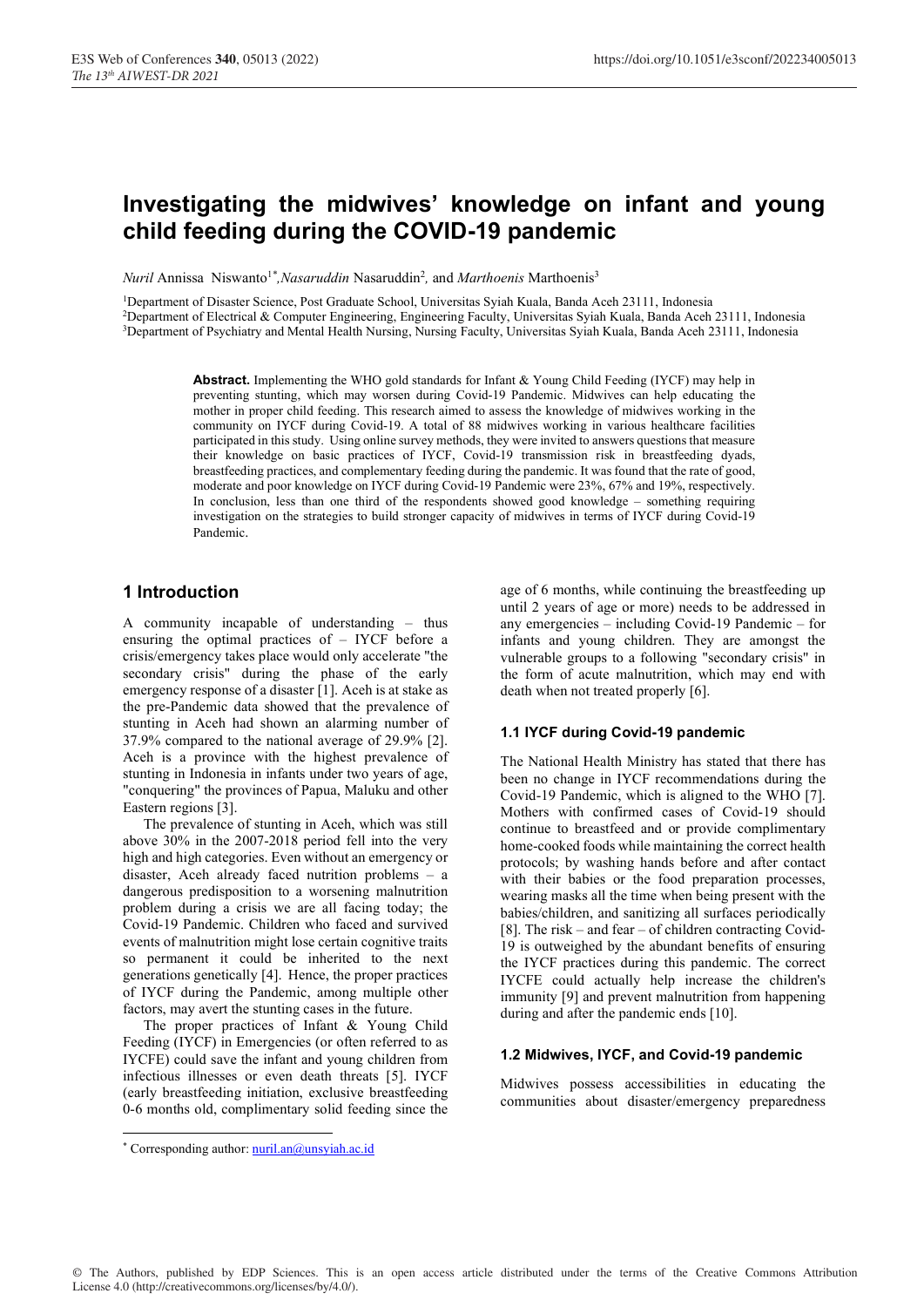and other disaster risk reduction actions. Midwives are encouraged by The International Confederation of Midwives (ICM) to contribute in managing a disaster  $$ including a pandemic – particularly regarding mothers and children's health issues [11].

Midwives are the closest health workers working amongst "end-users" in society, including those stationed in Local Community Health Center or as known as Puskesmas. Every sub district (or more known as "kecamatan") usually is equipped with 1 or 2 Puskesmas, depending on the area width and the population in it.

Midwives stationed in Puskesmas generally serve longer duration of working in the assigned area, thus more frequent interactions with the society. They are amongst the most effective health educators in the grassroots [11], [12]. Thus, their knowledge on IYCF is crucial in running their services and for the stakeholder to have a better foundation for trainings needed to improve their capacity, especially during the on-going pandemic. However, data regarding the implementation of IYCFE in the midst of the Covid-19 pandemic is not yet available. Hence this study aimed to get the picture on where the midwives were with IYCF during Covid-19 Pandemic.

 Identifying the current knowledge status will benefit the related stakeholders for better capacity building on IYCF practices. This, hopefully, will clear the way for the stakeholders to build stronger capacity of the midwives as one of the many ways to decrease the stunting prevalence in Aceh during or after the pandemic ends.

## 2 Methods

#### 2.1 Study setting

The study was conducted in the city of Banda Aceh City, the capital of Aceh Province. The city has been stated as red zones due to high number of Covid-19 cases in Aceh for several times. The infection had been widely spread within the population, including breastfeeding mothers or those taking care of a child aged 0–2-year-old. Hence, correct understanding on IYCF plays a significant role for the healthcare workers – including midwives – to protect the IYCF practices during this challenging time.

 Banda Aceh has 11 Puskesmas [13] where more than 100 midwives are in contact with women and children within Banda Aceh.

#### 2.2 Study design

This cross-sectional study was conducted among midwives with close contact to mothers and children under 2-year-old in all Puskesmas in the city of Banda Aceh. A Google form was developed to collect data on the demographic information and their knowledge on the IYCF. The survey questions were constructed based on the IYCF guidelines both the international and national ones on IYCF Practices during Covid-19 Pandemic [9]–[15]. The knowledge obtained was aimed at several aspects related to the IYCF during Covid-19 Pandemic consisting of their knowledge on basic practices of IYCF, Covid-19 transmission risk in breastfeeding dyads, breastfeeding practices – in general, breast milk expression, and breast milk substitution – and complementary feeding during the pandemic.

 The surveys consist of 54 true-or-false statements in total that were given to the subjects in randomized order. The questions were designed so that every question needed to be filled for the survey to conclude. The researcher asked for participants' written consent beforehand the surveys were done during a non-working day simultaneously in limited time to prevent information-sharing during the surveys.

#### 2.3 Data collection & management

Data were collected directly from the electronic forms filled by the participants via Google Form platforms. Data were anonymized, and the original data were stored separately on an encrypted hard storage device. The results of the study were informed as a compiled and processed data for the respondents.

# 3 Results & discussion

#### 3.1 Characteristics of respondents

All 11-community health centres or Puskesmas in Banda Aceh City were planned to be involved in this study. However, in the course of the research, several respondents from one of the Puskesmas turned out to have just started self-isolation due to Covid-19. In order to respect the healing time of the respondents infected with Covid-19 with mild-moderate symptoms, the researchers excluded 1 Puskesmas thus leaving only 10 Puskesmas to be included in the study. All respondents were 100% all-female with the following characteristics:

| Characteristic    | Sub<br>Characteristic | $\frac{0}{0}$<br>$(n=88)$ |
|-------------------|-----------------------|---------------------------|
| Age Groups        | 30-40-year-<br>old    | 55%                       |
|                   | $>40$ -year-old       | 45%                       |
| Education         | Diploma               | 76%                       |
|                   | Graduate/<br>Postgrad | 24%                       |
| Working<br>Period | 1-5<br>years          | 3%                        |
|                   | 5-10 years            | 15%                       |
|                   | $> 10$ years          | 82%                       |

Table 1. Respondents' characteristics of the Study.

 Most of the respondents were senior in terms of working years and age, yet the results showed that only 23% of the respondents possessed good knowledge of IYCF during Covid-19 Pandemic while the remaining showed moderate and poor knowledge.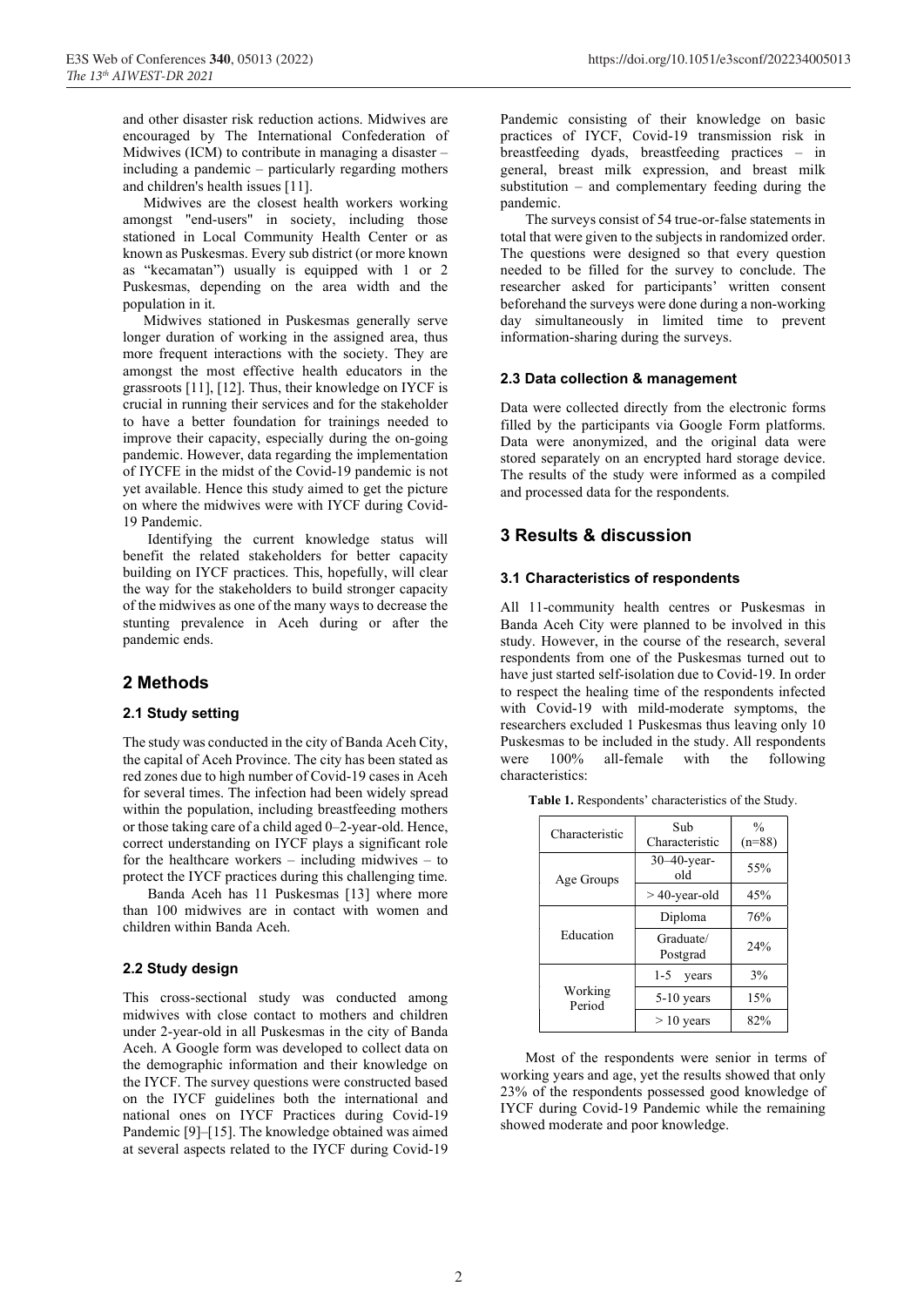

Fig. 1. Respondents' knowledge on IYCF during Covid-19 pandemic in general.

#### 3.2 Deciphering Midwives' knowledge on IYCF during Covid-19 pandemic

Table 2. Midwives' Knowledge on IYCF during Covid-19 Pandemic.

| <b>Knowledge Level</b>                                                         | Good | Moderate | Poor | Very Poor |
|--------------------------------------------------------------------------------|------|----------|------|-----------|
| <b>IYCF Basic</b><br>Principles                                                | 17%  | 77%      | 6%   | 0%        |
| Covid-19<br>Transmission<br>Risk in<br>Breastfeeding<br>Dyads                  | 41%  | 31%      | 17%  | 11%       |
| <b>Health Protocols</b><br>of A Mother with<br>Covid-19                        | 38%  | 40%      | 18%  | 5%        |
| <b>Breast Milk</b><br>Substitutes when<br><b>Breastfeeding Not</b><br>Possible | 15%  | 50%      | 18%  | 17%       |
| Managing<br>Complimentary<br>Foods during<br>Covid-19<br>Pandemic              | 72%  | 26%      | 2%   | 0%        |

The results showed that there were less than one fifth or only 17% were within good knowledge on basic principles of IYCF in general. This might be due to more than half of them (68%) never received the neededtraining in IYCF before. Only one third or 32% of the respondents stated that they had the training once by UNICEF in the past before the Pandemic started. The results might also be caused by more work was emphasized into infection control and prevention of Covid-19, and not as much onto the other supporting factors such as nutrition or IYCF. Having stakeholders – including health workers such as midwives – with a non-adequate capacity of understanding issues related to nutrition such as IYCF during non-disaster contexts could lead to even worse nutritional statuses when in an emergency situation [1].



Fig. 2. Respondents' training experiences on IYCF.

 Almost half or 41% of the respondents were having good knowledge on Covid-19 Transmission Risk in Breastfeeding Dyads. The remaining majority showed moderate knowledge (31%) while the rest were still showing poor and very poor scores. This might be caused by the few or no contacts some of them had been having with such scenarios in their real work life during the Pandemic. Only 6% of the respondents encountered pregnant/breastfeeding mothers and infant with Covid-19 from period March 2020 up until June 2021.

 During this Covid-19 pandemic in which the virus easily transmitted via air droplets, breastfeeding is still highly supported to be continued by the WHO anytime an infected mother is fit enough to nurse [16]. This is based upon weighing the abundant benefits of continuing breastfeeding over the risk of Covid-19 transmission in which experts stated that mother-child dyads separation is not the answer to it [17].



Fig. 3. Respondents' Encounter with Mothers & Infants with Covid-19 (March 2020 – June 2021).

 Midwives are among health workers that are often asked for their opinion on maternal and child health, especially during this Pandemic. Having knowledge about the health protocol of breastfeeding mothers suspected of or confirmed positive for Covid-19 is an important capacity for the midwives on advising/counselling mothers with the condition.

 There were less than half or only 38% of the subjects showed good knowledge of the health protocols recommendations for when a mother with Covid-19 infection wills to breastfeed. This is a critical point in which the 6% of the respondents who stated that they had encountered mothers with Covid-19 might have had counselled their patients poorly on IYCF.

 Breastfeeding mothers with COVID-19 in a stable condition are to be counselled to continue breastfeeding their babies [8,9,14]. However, infection control efforts should still be maintained through health protocols in accordance with existing recommendations [15,16]. These precautions need to be taken into accounts in order to minimize the risk of transmission while still promoting breastfeeding for the breastfeeding dyads with Covid-19 [10].

 When breastfeeding is not possible, alternatives or substitutions should still be given, especially for babies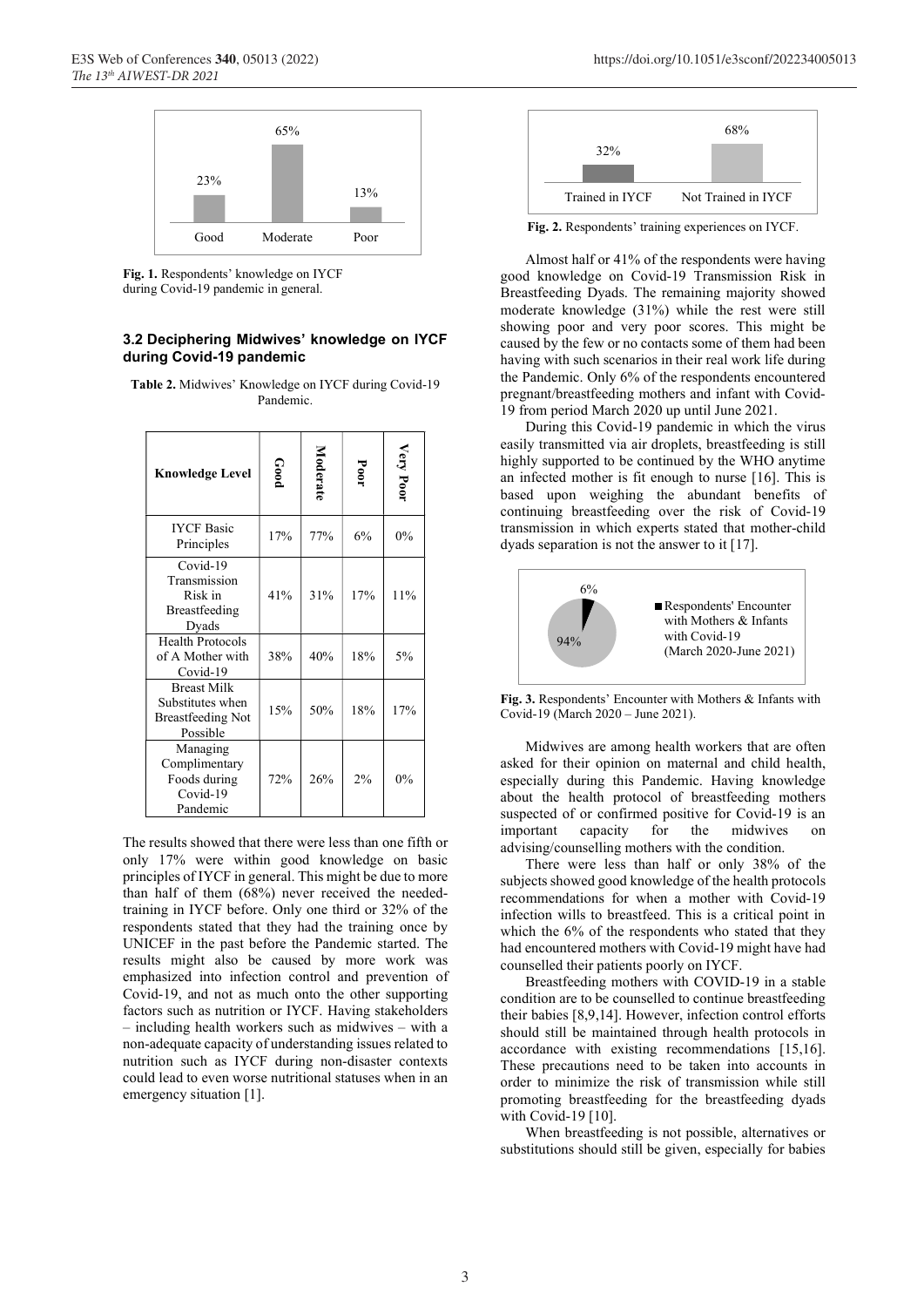under 6 months of age who are not suitable of solid foods. However, giving alternative or inappropriate breast milk substitutes such as the incorrect preparation for formula feeding will only yield "new disasters" in the form of threats of infection or even death [5]. Expressed breast milk remains the first priority if the mother cannot breastfeed directly. Expressed breast milk is proven not to transmit Covid-19 [17]. Even more beneficial for the infants consuming them, expressed breast milks from mothers with Covid-19 are proven to contain antibodies against SARS Cov-2 that will protect the infants – which is not found in formula milk  $[18]$ . It is important for health workers, including respondents of this study, to have this knowledge in order to be able to properly inform the public on the matter.

 Unfortunately, only 15% of the respondents obtained good scores of knowledges on handling breast milk substitution when the direct breastfeeding is not possible. Improper handling of breast milk substitute such as improper preparation of formula feeding could cause malnutrition or worse – infection or even death – when not handled correctly [19]. This might be due to the incomplete understanding of IYCF practices. Highlights of IYCF generally are placed upon breastfeeding and less on how to handle the unimaginable non-ideal situations previously. Today, situations such as when a mother died of Covid-19 and no other breast milks are available to feed the child with, has been "normal news" during Pandemic. Incomplete understanding of IYCF, including on when and how to prepare breast milk substitutes, could lead to possible cases of infection and worsening nutritional status.

 For example, there were 8% of the respondents who had experienced suggesting breast milk substitutes to their patients without necessarily assisting them with the proper dosages, methods and risks attached to the product consumption. The listed reasons were merely converging into one excuse of "the patients complained of not having enough breast milks". Detailed indications for the breastfeeding could actually take place. The indications are usually diagnosed by medical specialists for medical conditions preventing mothers to breastfeed such as several cases of mothers' poor mental health status or proof of baby's dehydration or the malnutrition status in need of fast catching up and a bucket of other legitimate causes.

 In addition to breastfeeding, appropriate complementary feeding according to WHO and Ministry of Health guidelines needs to be continued. The Covid-19 pandemic itself has made conditions for many families economically difficult which has the potential to contribute to the risk of malnutrition cases [20]. Thus ensuring the continuation of proper complimentary food management in an emergency – including this pandemic – as much as possible is one of the keys to preventing the decline in children's nutritional status [21].

Almost two thirds or 72% of them showed good scores of knowledge in preparing complimentary foods safely with the suitable infection control precautions even when the caretakers are infected by Covid-19. These results are "fresh air" at the end of the surveys, where possible good practices of safe complementary feeding were already established pre-pandemic thus continued to reside as good knowledge on the matter.

# 4 Conclusion

In conclusion, there are less than one third of the respondents that showed good knowledge on IYCF during Covid-19 Pandemic in general. More than half of them possessed moderate and poor knowledge – something that needs a further investigation on the underlying causes and the strategies needed to build even stronger capacity of midwives in terms of IYCF during Covid-19 Pandemic. There were clearly rooms for improvement for these not-yet-trained midwives that can be filled from other sources of information upgrading and capacity building on the matter.

 This pandemic seems to not cease in near future. Thus, giving more attention on the correct knowledge on IYCF practices particularly during Covid-19 Pandemic not only has the potential to strengthen their immunities to survive the pandemic, but also help them grow well even after the pandemic is contained or even better, ended. These study results may serve as the ground to better understanding on how to develop programs to prevent the stunting cases from re-emerging or worse, sky-rocketing during or after this Covid-19 Pandemic ends.

## References

- 1. D. de Rosari and A. Saepudin, 17, (2013)
- 2. Pemerintah Aceh, (2019)
- 3. Kementerian kesehatan Repubelik Indonesia, (2018)
- 4. C. M. Jacob, D. D. Briana, G. C. Di Renzo, N. Modi, F. Bustreo, G. Conti, A. Malamitsi-Puchner, and M. Hanson, The Lancet Public Health 2667, 19 (2020)
- 5. T. L. Creek, A. Kim, L. Lu, A. Bowen, J. Masunge, W. Arvelo, M. Smit, O. MacH, K. Legwaila, C. Motswere, L. Zaks, T. Finkbeiner, L. Povinelli, M. Maruping, G. Ngwaru, G. Tebele, C. Bopp, N. Puhr, S. P. Johnston, A. J. Dasilva, C. Bern, R. S. Beard, and M. K. Davis, Journal of Acquired Immune Deficiency Syndromes 53, 14 (2010)
- 6. K. Gribble, Journal of Human Lactation 34, 40 (2018)
- 7. Kemenkes RI and United Nations Indonesia, Kesmas: National Public Health Journal 1, 1 (2020)
- 8. WHO, 1 (2020)
- 9. C. Tomori, K. Gribble, A. E. L. Palmquist, M. T. Ververs, and M. S. Gross, Maternal and Child Nutrition 16, 1 (2020)
- 10. W. Lubbe, E. Botha, H. Niela-Vilen, and P. Reimers, International Breastfeeding Journal 15, 82 (2020)
- 11. N. Hesti, H. Yetti, and E. Erwani, Jurnal Kesehatan Andalas 8, 338 (2019)
- 12. N. Syamiyah and H. Helda, Jurnal Penelitian Dan Pengembangan Pelayanan Kesehatan 2, 29 (2018)